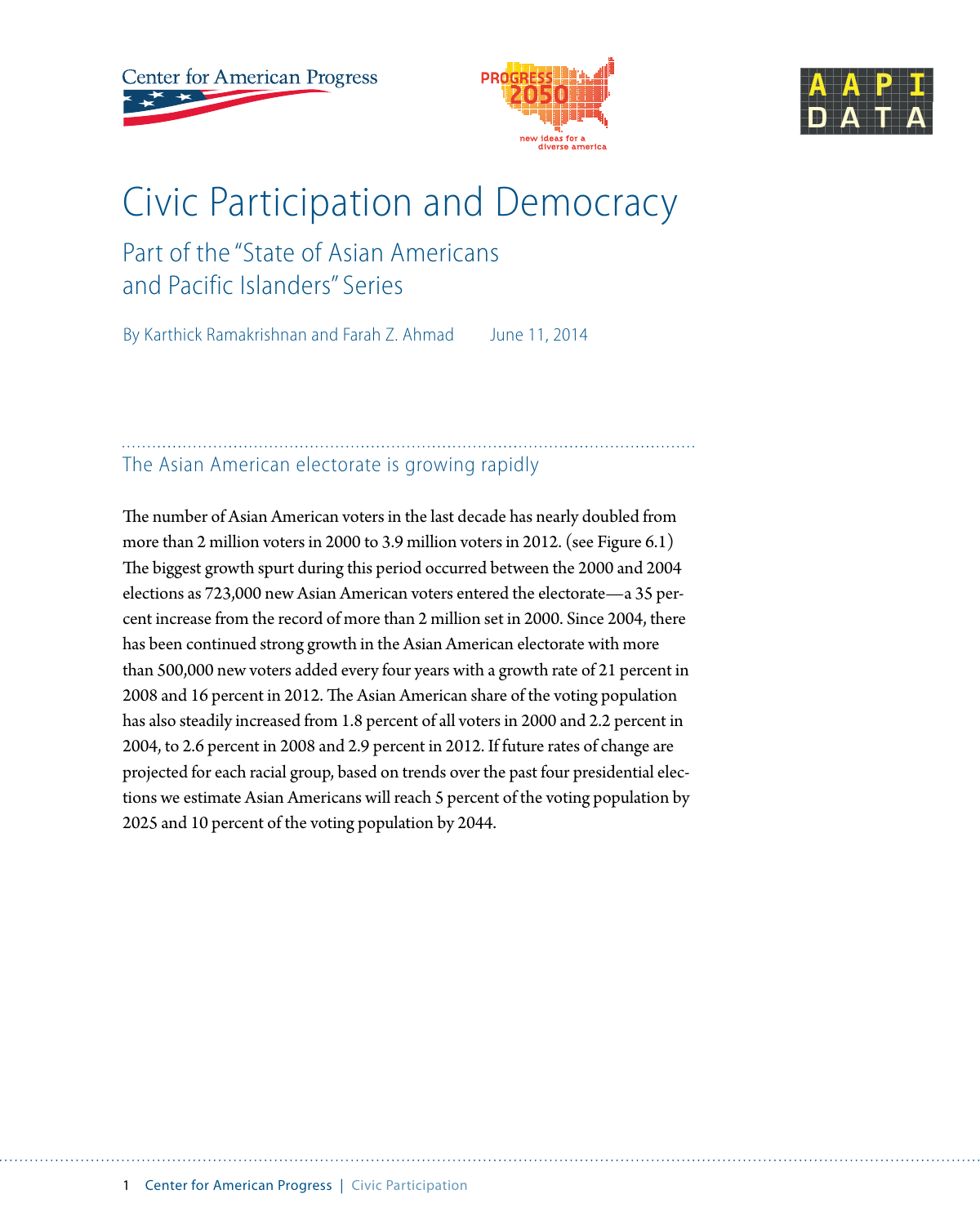#### **FIGURE 6.1 Growth of Asian American voters, 2000 to 2012**



Source: Thom File, "The Diversifying Electorate—Voting Rates by Race and Hispanic Origin in 2012 (and Other Recent Elections)" (Bureau of the Census, 2013), available at http://www.census.gov/prod/2013pubs/p20-568.pdf.

### AAPI electorate is significant in many states, counties, and congressional districts

There are many parts of the United States where Asian Americans and Pacific Islanders, or AAPIs, are a significant share of the electorate. Take, for example, state voting populations: AAPIs in the 2012 presidential election amounted to 50 percent of voters in Hawaii, 10 percent of voters in California, and 5 percent or more of voters in Nevada, Washington, and New Jersey.<sup>1</sup> Looking more broadly at the citizen voting-age population, or CVAP, AAPIs are more than 5 percent of the CVAP in seven states: Hawaii, California, Nevada, Washington, New Jersey, New York, and Alaska.<sup>2</sup> Looking next at counties, AAPIs are 5 percent or more of the CVAP in 73 jurisdictions, including 33 jurisdictions where they are greater than 10 percent. These counties are mostly in Hawaii, California, New York, and New Jersey, but they also include Fairfax County, Virginia; Loudon County, Virginia; Fort Bend County, Texas; King County, Washington; and Montgomery County, Maryland.3 When looking at congressional districts, there are 10 where AAPIs account for more than 25 percent of the CVAP, 35 districts where they account for between 10 percent and 25 percent, and 58 districts where they account for between 5 percent and 10 percent.<sup>4</sup>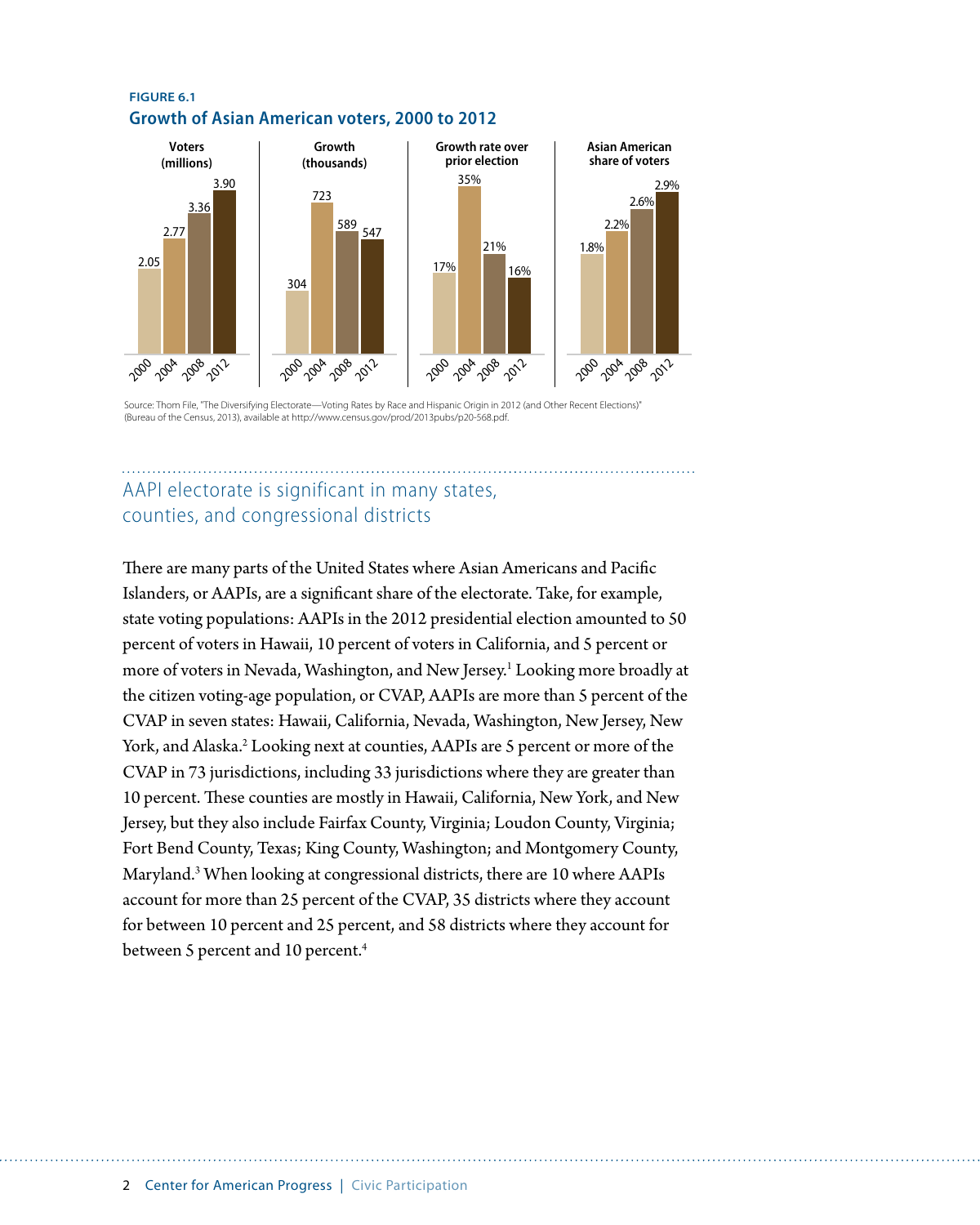### **TABLE 6.1 Jurisdictions where Asian American and Pacific Islanders are 5 percent or more of the citizen voting-age population**

|               | <b>States</b> | <b>Counties</b> | <b>Congressional districts</b> |
|---------------|---------------|-----------------|--------------------------------|
| Total         | 7             | 73              | 103                            |
| 5% to 9.9%    | 5             | 40              | 58                             |
| 10% to 24.9%  |               | 25              | 35                             |
| 25% and above |               | 8               | 10                             |

Source: Authors' analysis of Public Use Microdata Sample from Bureau of the Census, "American Community Survey 2008 – 2012 American Community Survey 5-year Estimates," available at http://www.census.gov/acs/www/data\_documentation/pums\_data/ (last accessed May 2014).

### Significant gaps in citizenship and voter registration exist for Asian Americans

Despite the size and growth of the Asian American electorate, their rates of voting participation are comparatively lower than other racial groups. (see Table 6.2) Given the fact that Asian Americans have the highest proportion of foreign-born residents, their citizenship rate of 66 percent among adults during the 2012 election is significantly below the citizenship rates of whites, at 98 percent, African Americans, at 95 percent, and is comparable to the citizenship rate among Latinos, at 66 percent. Thus, even as Asian immigrants continue to be among the fastest to naturalize among eligible immigrants, the relatively high number of recent immigrants in this group means that their eligibility to vote is less than most other racial groups.<sup>5</sup> However, lack of citizenship is not as significant a barrier for Native Hawaiians and Pacific Islanders, or NHPIs, as 88 percent of the adult NHPI residents are U.S. citizens.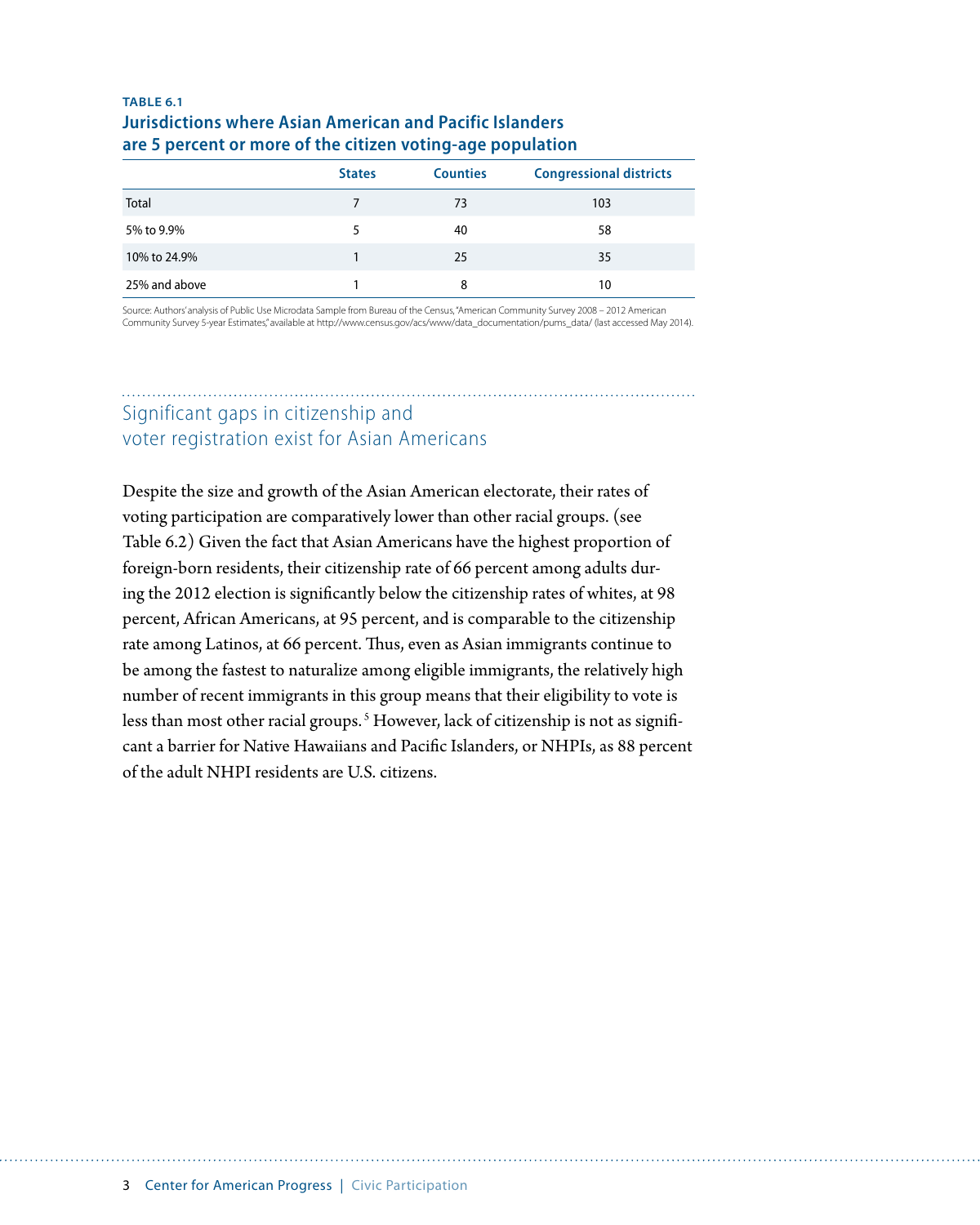| TABLE 6.2                                                          |  |  |
|--------------------------------------------------------------------|--|--|
| Rates of citizenship, voter registration, and voting by race, 2012 |  |  |

|                                      | <b>Citizens</b><br>(among<br>adults) | <b>Registered</b><br>(among<br>adult<br>citizens) | <b>Voted</b><br>(among<br>registered<br>voters) | <b>Voted</b><br>(among<br>adult<br>citizens) |
|--------------------------------------|--------------------------------------|---------------------------------------------------|-------------------------------------------------|----------------------------------------------|
| White                                | 98%                                  | 73%                                               | 87%                                             | 64%                                          |
| Hispanic                             | 66%                                  | 59%                                               | 82%                                             | 48%                                          |
| African American                     | 95%                                  | 73%                                               | 91%                                             | 66%                                          |
| Asian                                | 66%                                  | 56%                                               | 84%                                             | 47%                                          |
| American Indian                      | 99%                                  | 64%                                               | 80%                                             | 51%                                          |
| Native Hawaiian and Pacific Islander | 88%                                  | 58%                                               | 85%                                             | 49%                                          |

Source: Authors' analysis of Bureau of the Census, Current Population Survey November 2012: Voting and Registration Supplement File (U.S. Department of Commerce, 2012).

Voter registration is another significant barrier for AAPIs. (see Table 6.2) Even after taking into account differential rates of citizenship, Asian Americans are less likely to register to vote—registration sits at 56 percent among adult citizens than whites, at 73 percent, and African Americans, at 73 percent. Their low rates of voter registration are comparable to those of Native Hawaiians and Pacific Islanders at 58 percent and Hispanics at 59 percent. Once Asian Americans and NHPIs are registered to vote, turnout gaps with whites and African Americans are less significant. However, the gaps in registration produce some stark disparities in voting among the eligible electorate, with only 47 percent of Asian American adult citizens and 49 percent of NHPIs reporting that they voted in the 2012 presidential election—comparable to the voting rate among Hispanics, at 48 percent, and American Indians, at 51 percent, but much lower than the voting rates among whites, at 64 percent, and African Americans, at 66 percent.

### Significant differences in voting by nativity and national origin, but not by gender

Looking at variation in voting within the Asian American community, we find that naturalized citizens are significantly more likely to have voted in the 2012 presidential election than native-born citizens: 50 percent of naturalized citizens voted while 43 percent of native-born citizens did not.<sup>6</sup> However, this gap disappears after controlling for the effects of age: among Asian Americans who were eligible to vote in 2012, the foreign-born were about 13 years older, on average, than the native-born.7 There were also some significant differences in voting by national origin in 2012, with Japanese Americans and Indian Americans reporting higher rates of voting than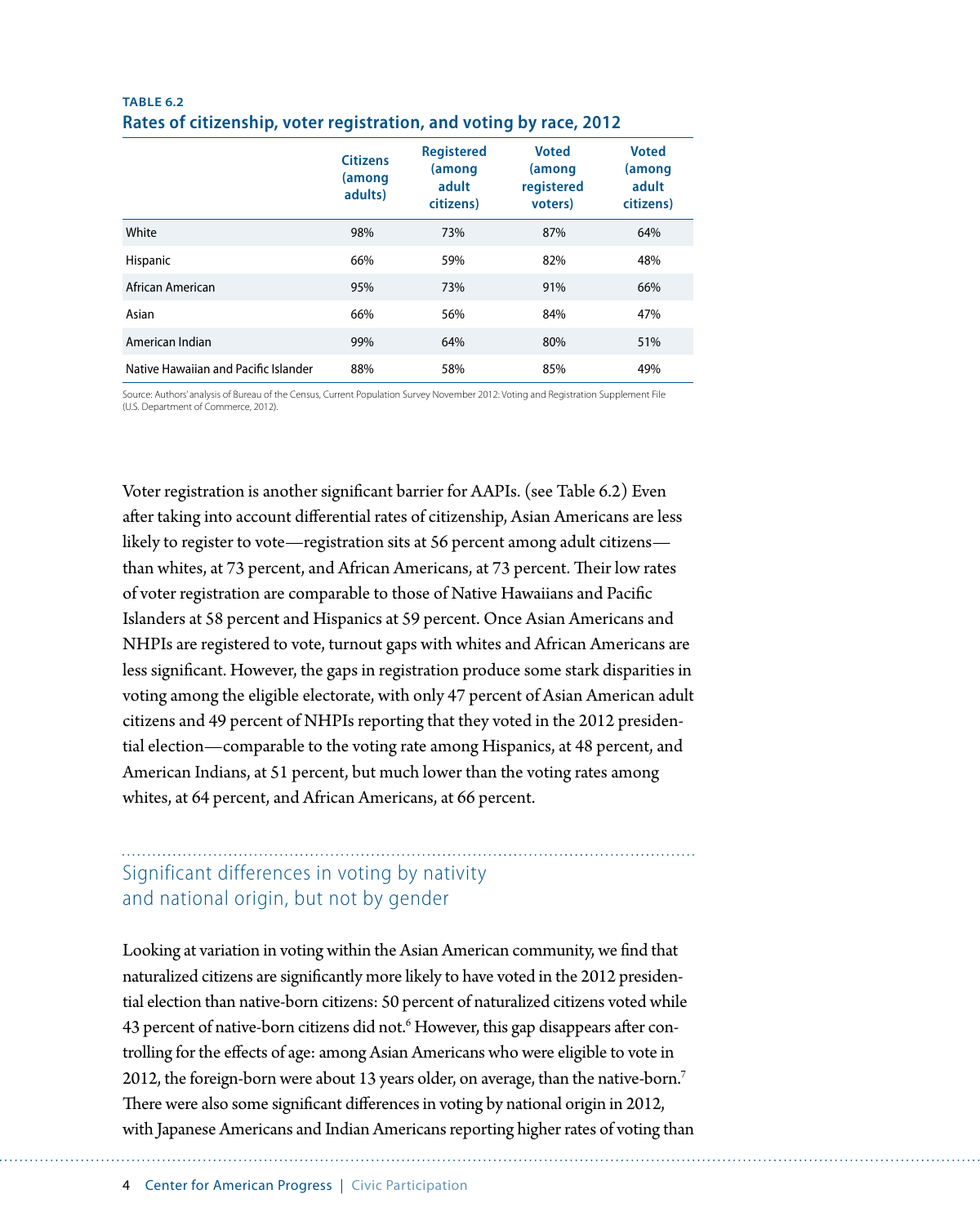Chinese Americans, and with Korean Americans reporting among the lowest rates of voting.<sup>8</sup> These differences were evident at the voter-registration stage among adult citizens but not at the turnout stage among registered voters. However, these results should be interpreted with caution because of the relatively small national origin sample sizes in the Current Population Survey's Voter Supplement.

The 2012 AAPI Post-Election Survey found significant turnout differences by national origin. This survey conducted telephone interviews with 6,609 registered voters with comparable sample sizes across national origins.<sup>9</sup> For example, only 40 percent of Laotian American registered voters turned out to vote compared to more than 85 percent of Indian Americans, Japanese Americans, and Hmong Americans.<sup>10</sup> Most of these national origin differences persisted even after controlling for age and education. Finally, analysis of Current Population Survey Voter Supplement data reveal slight gender differences at the registration stage, with AAPI women more likely to register than AAPI men in 2012. Fifty-eight percent of Asian American women reported registering to vote versus 55 percent of Asian American men, and 59 percent of NHPI women reported registering versus 57 percent of NHPI men.<sup>11</sup> However, these differences were not statistically significant. Similarly, both the Current Population Survey Voter Supplement and the AAPI Post-Election Survey indicate slightly greater participation at the turnout stage among Asian American male registered voters, but these gender differences, too, are not statistically significant.

### Campaigns had limited contact with AAPI voters in the 2012 election

The 2012 AAPI Post-Election Survey of registered voters found that only 31 percent of Asian Americans and 26 percent of Pacific Islanders had been contacted about the November election.12 By contrast, 39 percent of African Americans, 36 percent of Latinos, and 43 percent of white registered voters reported getting election-related contact.13 There were significant differences in contact across nationalities, with Indian Americans and Hawaiians being the least contacted in each of these groups at 25 percent, while Chinese Americans and Hmong Americans reported higher levels of contact at 39 percent and 49 percent respectively.<sup>14</sup> Contact was much higher in battleground states—48 percent—than in nonbattleground states—27 percent—and the Democratic Party was more likely than the Republican Party to make contact in either type of jurisdiction.<sup>15</sup> Community organizations also played a meaningful role, as 20 percent of Asian Americans contacted by community organizations were not contacted by either the Republican or Democratic Party.<sup>16</sup>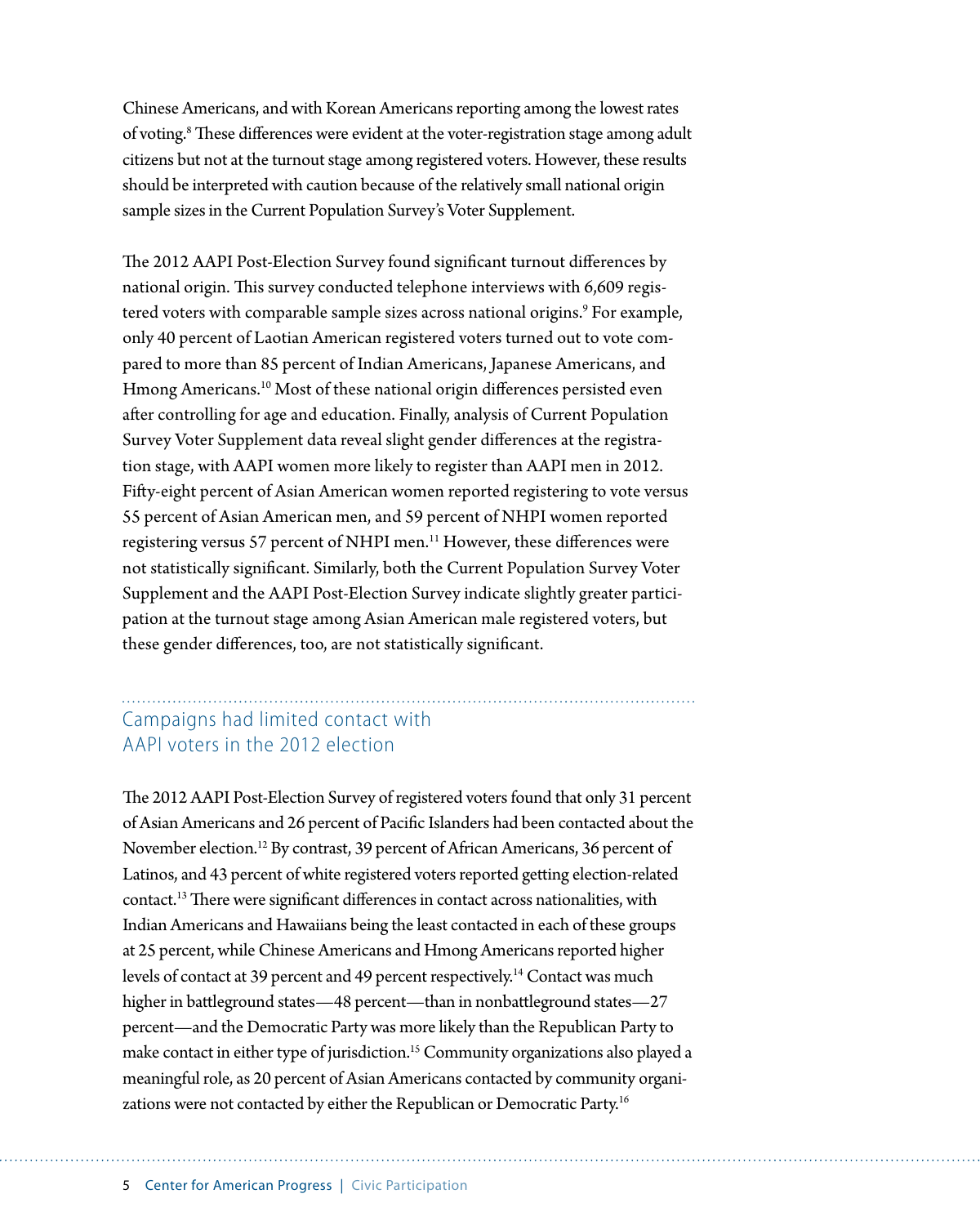Asian Americans' participation rates are on par with other groups on some activities but lag behind in others

In Table 6.3, we present data from the 2008 National Asian American Survey, or NAAS, and the 2008 American National Election Studies, or ANES—the most recent year for which comparable questions were asked in both the NAAS and the ANES. When comparing across groups we see that the proportion of Asian Americans engaged in political campaigns is comparable to those of whites—4 percent and 3 percent, respectively—and rates of campaign contributions are the same at 13 percent. However, there are big differences in contacting government officials, as the participation rate among whites, at 21 percent, is more than twice the rate of Asian Americans at 9 percent. Differences also emerge in terms of rates of engagement in community activism—21 percent Asian Americans had "worked with others in [their] community to solve a problem," lower than the 30 percent rate among whites and the 27 percent rate among African Americans.

#### **TABLE 6.3 Political and civic participation beyond voting by race**

|                          | White | Latino | <b>Black</b> | <b>Asian American</b> |
|--------------------------|-------|--------|--------------|-----------------------|
| Campaign work            | 4     | 4      | 6            |                       |
| Campaign contributions   | 13    |        | 8            | 13                    |
| Contact public officials | 21    |        | 11           | 9                     |
| Community activism       | 30    | 21     | 27           | 21                    |

Sources: Data on Asian Americans based on authors' analysis of Karthick Ramakrishnan, Jane Junn, and Taeku Lee, "National Asian American Survey, 2008" (Ann Arbor, MI: Resource Center for Minority Data, 2011), available at http://www.icpsr.umich.edu/icpsrweb/ICPSR/studies/31481; Data on other racial groups based on authors' analysis of the 2008 American National Election Study available at http://www.electionstudies.org/studypages/download/datacenter\_all\_NoData.php.

### Rates of volunteerism among AAPIs are low compared to non-Hispanic whites

Similar to other communities of color, rates of volunteerism among Asian Americans and Pacific Islanders lag behind the participation rates of whites. Every year, the Current Population Survey conducts a supplemental survey of volunteerism, asking specifically about volunteer activities done "through or for an organization."17 Using the latest available data from September 2013 (see Figure 6.2), we see that 19 percent of Asian Americans ages 16 and older report having volunteered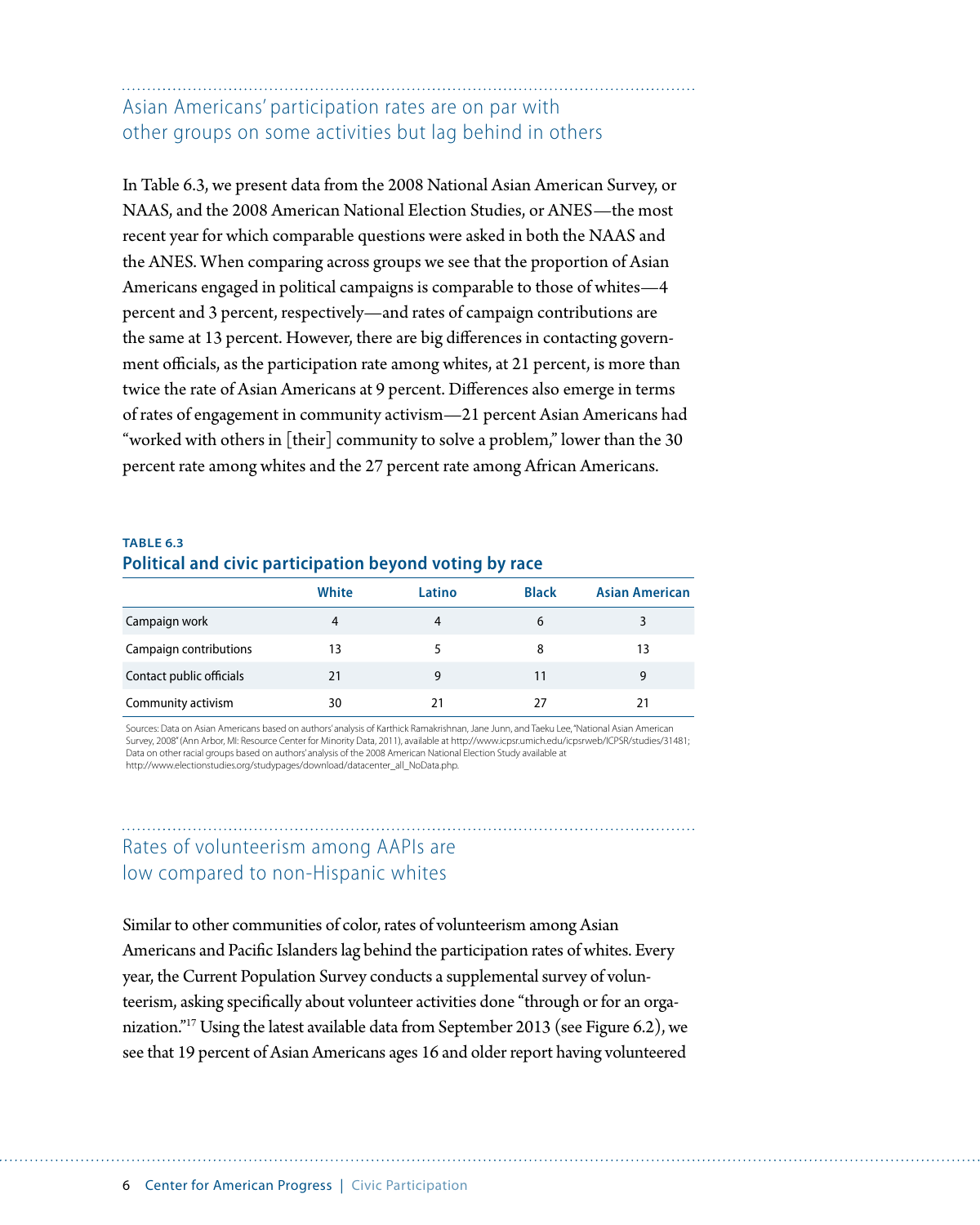in the past year, as do 21.5 percent of Pacific Islanders. These figures are comparable to the proportion of African Americans who volunteered, at 18.5 percent, and higher than the proportion of Latinos who volunteered, at 15.5 percent, but significantly lower than the proportion of whites who volunteer, at 27.1 percent.



#### **FIGURE 6.2 Rates of volunteerism, by race, 2013**

Source: Authors' analysis of Bureau of the Census, Current Population Survey September 2013: Volunteer Supplement File (U.S. Department of Commerce, 2013).

Looking at differences within the Asian American community we find significant gender differences: 22 percent of women volunteer while only 16 percent of Asian American men choose to do so. Native-born Asian Americans are also much more likely to participate than foreign-born, with 24 percent of native-born volunteering and only 17 percent of foreign-born doing the same. In the case of voting, we find that participation rates in volunteerism are highest among Japanese Americans and Indian Americans at 25.5 percent and 24 percent, respectively. Other groups close to the average for Asian Americans include Filipino Americans, at 20.2 percent, and Korean Americans, at 17.6 percent. However, Chinese Americans, at 16.9 percent, and Vietnamese Americans, at 15.7 percent, have participation rates that are below the average for Asian Americans.

### Growing number of AAPIs serve as elected officials nationally and locally

In the 113th Congress, 10 out of 435 representatives in the U.S. House of Representatives, or 2.3 percent, were Asian American or NHPI.<sup>18</sup> An additional two delegates from American Samoa and Northern Mariana Islands are NHPI, and one U.S. Senator—Mazie Hirono (D-HI)—is an Asian American of Japanese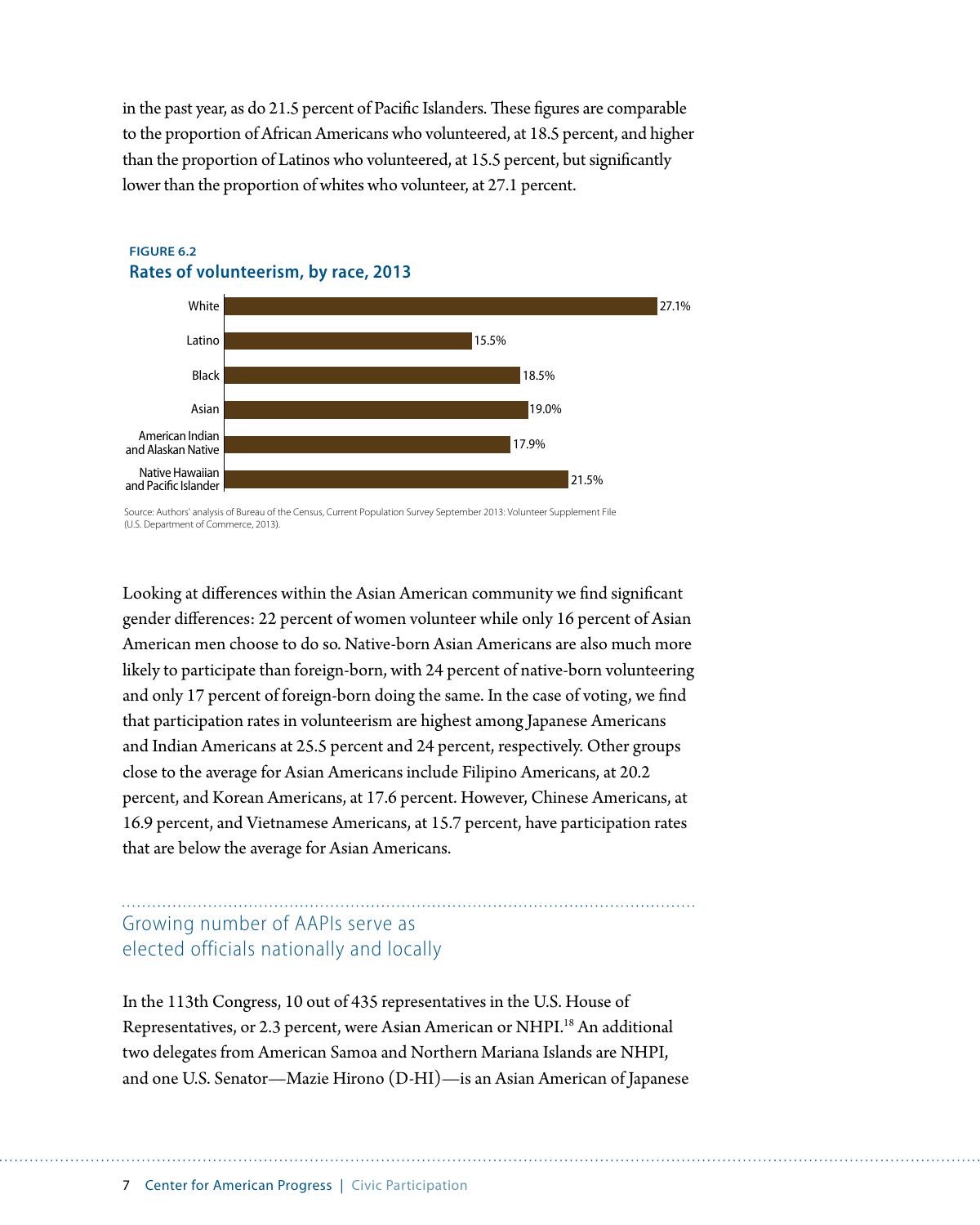descent. Given that Asian immigrants were not eligible for naturalization until the 1940s, the first Asian American to serve as a member of Congress did not occur until the election of Dalip Singh Saund  $(D-CA)$  in 1957.<sup>19</sup> Since then, there have been a total of six AAPI U.S. senators and 26 U.S. representatives.

Looking beyond the Congress to state legislatures, the Asian Pacific American Institute for Congressional Studies lists 98 AAPIs as serving in state legislatures (see Table 6.4). Of these, 57 serve in Hawaii, 11 serve in California, 7 serve in Washington, and the rest serve in Alaska, Connecticut, Maryland, Massachusetts, Michigan, Minnesota, New Jersey, New York, Texas, Utah, Vermont, and Virginia.20 In addition, 20 serve in territorial legislatures in American Samoa, Guam, and the Commonwealth of Northern Mariana Islands.<sup>21</sup> Finally, there are more than 160 AAPIs serving as elected representatives in city government and 22 AAPI legislators in county government.<sup>22</sup>

### AAPI voters largely do not identify with political parties, but Democrats led among those who do

According to the 2012 AAPI Post-Election Survey, 47 percent of Asian American registered voters did not identify with either the Republican Party or Democratic Party. Twenty-five percent of AAPIs declared themselves to be independents and 22 percent indicated that they did not know or that they did not think in terms of political parties. This high level of AAPI political nonidentification overshadows the 33 percent of white registered voters choosing not to identify in 2012, 20 percent of African Americans, and 30 percent of Latinos. (see Figure 6.3) However, among those who do identify with a political party there is a clear advantage to the Democratic Party, with Asian American registered voters identifying as Democrat over Republican by nearly a 2-to-1 margin at 35 percent to 18 percent. The Democratic Party advantage is even greater for NHPIs, with 44 percent of registered voters identifying as Democrats and 18 percent identifying as Republicans. This Democratic Party advantage stands in sharp contrast to the party identification of white registered voters, where there is a slight Republican Party edge over Democrats at 34 percent to 29 percent.

#### **TABLE 6.4 Asian American and Pacific Islander elected officials**

| U.S. senators                   | 1             |  |
|---------------------------------|---------------|--|
| U.S. House representatives      | 10            |  |
| U.S. House delegates            | $\mathcal{P}$ |  |
| State legislatures              | 98            |  |
| <b>Territorial legislatures</b> | 20            |  |
| City government                 | 161           |  |
| County government               | 22            |  |

Source: Lorraine Tong, "Asian Pacific Americans in the U.S. Congress" (Washington: Congressional Research Service, 2010), availble at [http://fpc.state.gov/docu](http://fpc.state.gov/documents/organization/138762.pdf)[ments/organization/138762.pdf](http://fpc.state.gov/documents/organization/138762.pdf); Authors' analysis of data from Asian Pacific American Institute for Congressional Studies, "Political Database" available at http://apaics.org/resources/political-database/ (last accessed May 2014).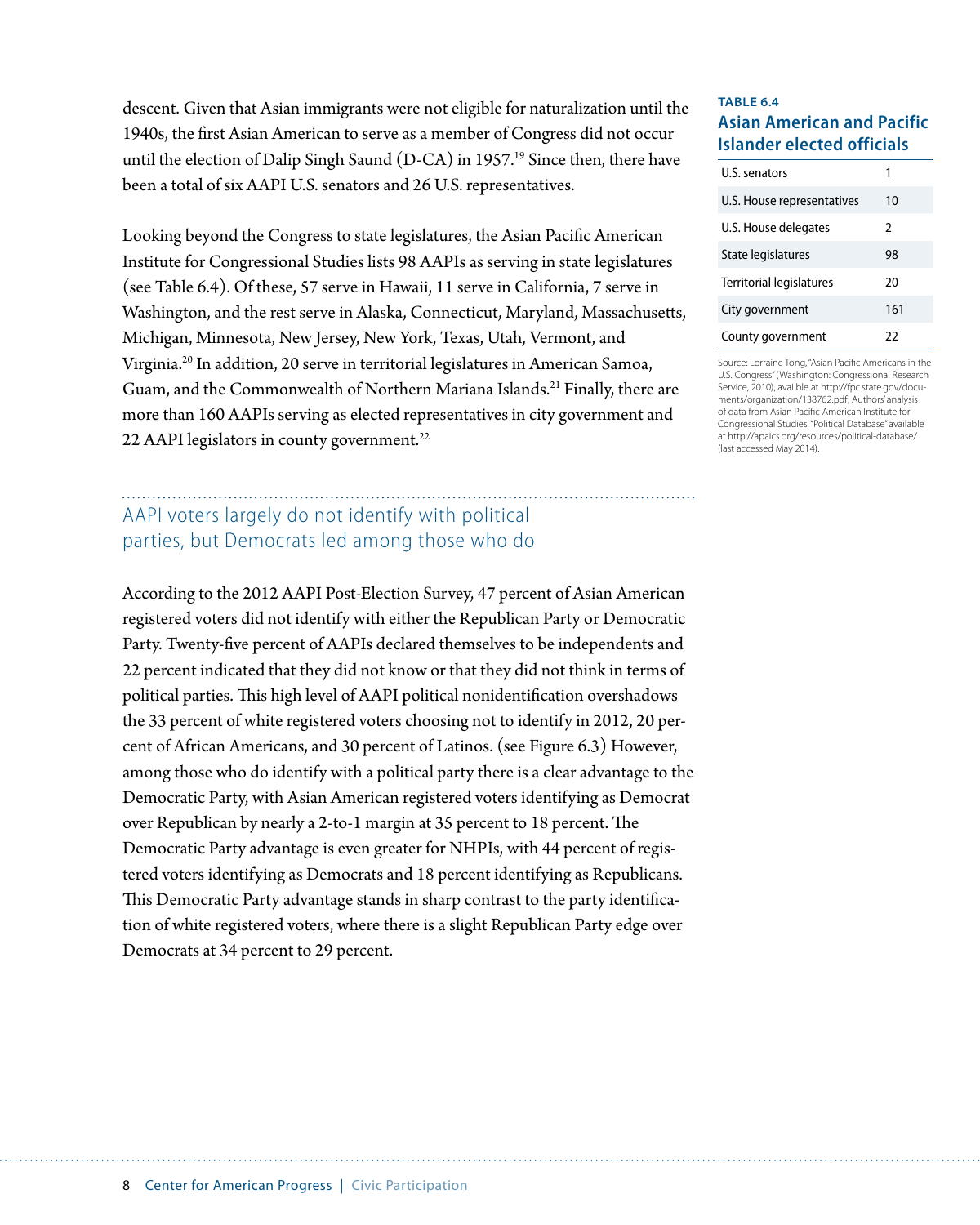#### **FIGURE 6.3 Party identification among registered voters, 2012**



Sources: Data on Asian Americans and Native Hawaiian and Pacific Islanders based on authors' analysis of Asian American Justice Center, Asian and Pacific Islander American Vote, and National Asian American Survey, "Behind the Numbers: Post-Election Survey of Asian American and Pacific Islanders in 2012" (2013), available at http://www.naasurvey.com/resources/Presentations/2012-aapipes-national.pdf; Data on other racial groups based on authors' analysis of the "2012 American National Election Study," available at http://www.electionstudies.org/studypages/download/datacenter\_all\_NoData.php (last accessed May 2014).

### Party identification and presidential voting varied by language of interview

According to the 2012 AAPI Post-Election Survey, Barack Obama won 68 percent of the Asian American vote compared to 31 percent for Mitt Romney, while 1 percent voted for a different candidate. Importantly, there was a significant difference in presidential voting based on language of interview. Among those who took the survey in an Asian language, 65 percent reported voting for Obama, while for those who took the survey in English, this figure was 72 percent. Notably, this latter figure is nearly identical to the Asian American estimate provided by the National Election Pool, and widely reported in news stories, of 73 percent choosing to vote for Obama.<sup>23</sup> The National Election Pool survey was conducted only in English and Spanish, and comparisons of these two surveys suggest that English-only surveys of the Asian population can produce biased estimates of presidential vote choice. English-only surveys are also likely to produce biased estimates of other aspects of public opinion, as the 2012 AAPI Post-Election Survey found much higher levels of party nonidentification among registered voters taking the survey in an Asian language, at 55 percent, than those taking the survey in English, at 38 percent.<sup>24</sup>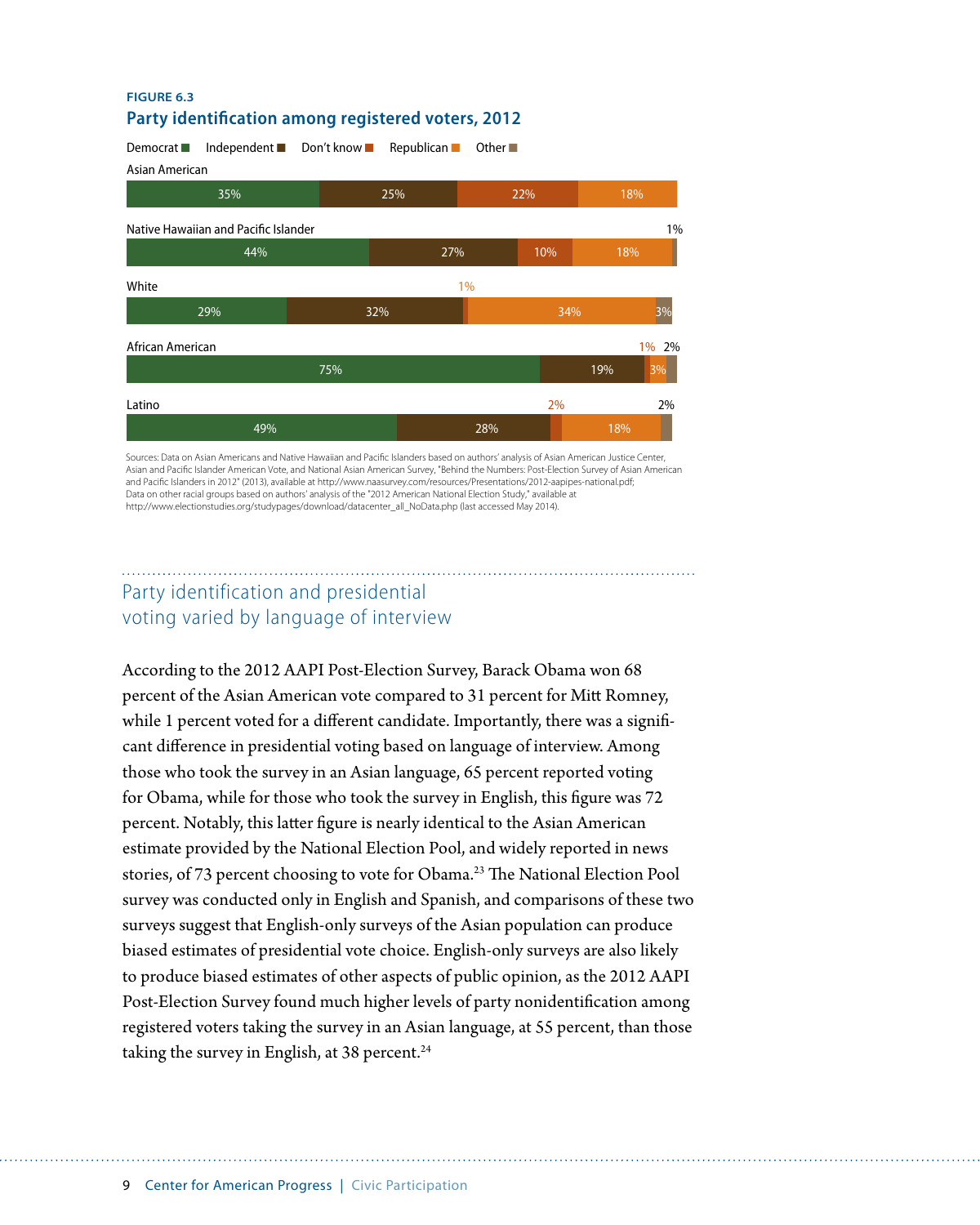### Obama won every major subgroup of AAPI voters

In the 2012 presidential election, Barack Obama not only won the AAPI vote, he did so decisively, winning the vast majority of every national origin group. (see Figure 6.4) The highest support for Obama was among Indian Americans at 84 percent and the lowest among Samoans at 60 percent.<sup>25</sup> Importantly, he won the Vietnamese American vote by a 61-to-39 margin, which is notable because this group of voters has traditionally been viewed as strongly Republican.<sup>26</sup> Finally, there was no significant difference in support for Obama between Asian American men and women—a notable difference from the gender gap among white voters, with white men much less likely than white women to vote for Obama in 2012<sup>27</sup>





Source: Data on Asian Americans and Native Hawaiian and Pacific Islanders based on authors' analysis of Asian American Justice Center, Asian and Pacific Islander American Vote, and National Asian American Survey, "Behind the Numbers: Post-Election Survey of Asian American and Pacific Islanders in 2012" (2013), available at http://www.naasurvey.com/resources/Presentations/2012-aapipes-national.pdf.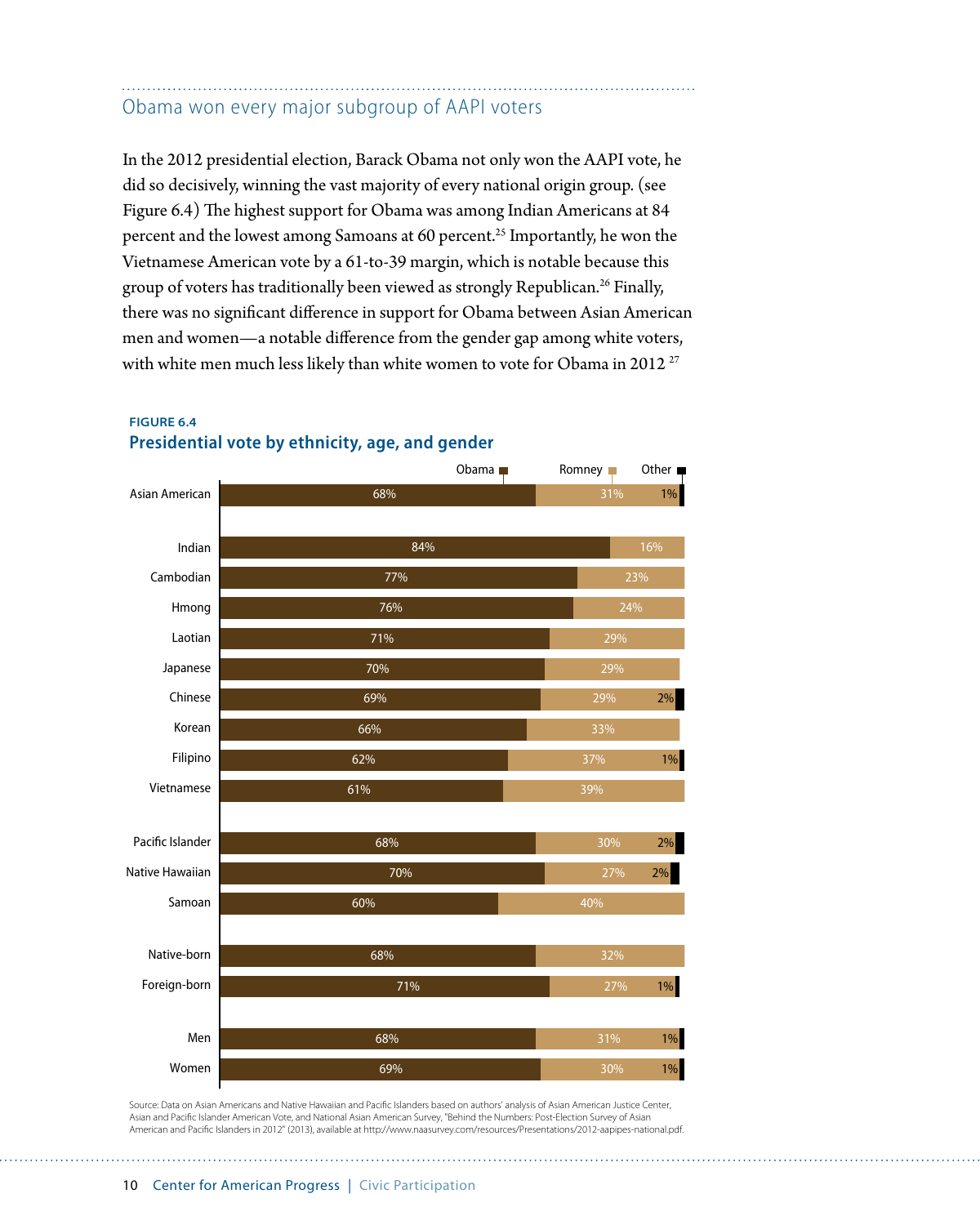References

Asian American Justice Center, Asian and Pacific Islander American Vote, and National Asian American Survey. 2013. "Behind the Numbers: Post-Election Survey of Asian American and Pacific Islander Voters in 2012." Available at <http://www.naasurvey.com/resources/Presentations/2012-aapipes-national.pdf>.

Wong, Janelle, and others. 2011. *Asian American Political Participation: Emerging Constituents and Their Political Identities*. New York: Russell Sage Foundation.

Lai, James S. 2011. *Asian American Political Action: Suburban Transformations*. Boulder, CO: Lynne Rienner Publishers.

Lee, Taeku, S. Karthick Ramakrishnan, and Ricardo Ramírez. 2006. *Transforming Politics, Transforming America: The Political and Civic Incorporation of Immigrants in the United States(Race, Ethnicity, and Politics)*. Charlottesville, VA: University of Virginia Press.

Hajnal, Zoltan L., and Taeku Lee. 2011. *Why Americans Don't Join the Party: Race, Immigration, and the Failure (of Political Parties) to Engage the Electorate. Princeton,* NJ: Princeton University Press.

# Acknowledgements

The authors would like to thank Sono Shah of the University of California, Riverside, for his research assistance on this report series.